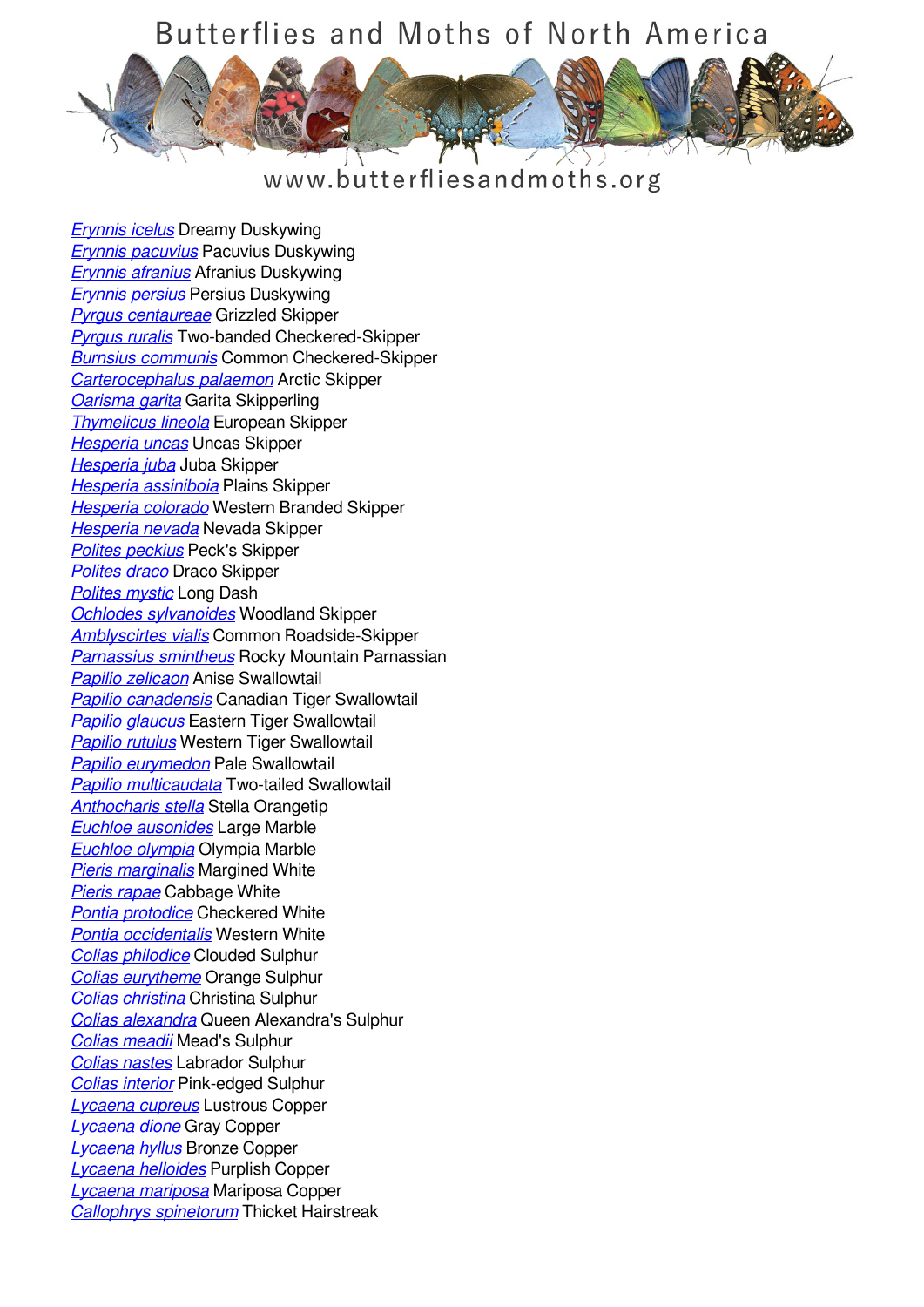## Butterflies and Moths of North America

*[Callophrys augustinus](/species/Callophrys-augustinus)* Brown Elfin *[Callophrys polios](/species/Callophrys-polios)* Hoary Elfin *[Callophrys eryphon](/species/Callophrys-eryphon)* Western Pine Elfin

*[Satyrium titus](/species/Satyrium-titus)* Coral Hairstreak

*[Satyrium liparops](/species/Satyrium-liparops)* Striped Hairstreak **[Satyrium saepium](/species/Satyrium-saepium)** Hedger W Wantstreakter flies and moths.org *[Strymon melinus](/species/Strymon-melinus)* Gray Hairstreak *[Cupido amyntula](/species/Cupido-amyntula)* Western Tailed-Blue *[Celastrina ladon](/species/Celastrina-ladon)* Spring Azure *[Celastrina lucia](/species/Celastrina-lucia)* Northern Azure *[Glaucopsyche lygdamus](/species/Glaucopsyche-lygdamus)* Silvery Blue *[Euphilotes ancilla](/species/Euphilotes-ancilla)* Rocky Mountain Dotted-Blue *[Plebejus idas](/species/Plebejus-idas)* Northern Blue *[Plebejus melissa](/species/Plebejus-melissa)* Melissa Blue (includes Karner Blue) *[Plebejus saepiolus](/species/Plebejus-saepiolus)* Greenish Blue *[Plebejus icarioides](/species/Plebejus-icarioides)* Boisduval's Blue *[Plebejus shasta](/species/Plebejus-shasta)* Shasta Blue *[Danaus plexippus](/species/Danaus-plexippus)* Monarch *[Euptoieta claudia](/species/Euptoieta-claudia)* Variegated Fritillary *[Speyeria cybele](/species/Speyeria-cybele)* Great Spangled Fritillary *[Speyeria aphrodite](/species/Speyeria-aphrodite)* Aphrodite Fritillary *[Speyeria edwardsii](/species/Speyeria-edwardsii)* Edwards' Fritillary *[Speyeria zerene](/species/Speyeria-zerene)* Zerene Fritillary *[Speyeria callippe](/species/Speyeria-callippe)* Callippe Fritillary *[Speyeria egleis](/species/Speyeria-egleis)* Great Basin Fritillary *[Speyeria hesperis](/species/Speyeria-hesperis)* Northwestern Fritillary *[Speyeria hydaspe](/species/Speyeria-hydaspe)* Hydaspe Fritillary *[Speyeria mormonia](/species/Speyeria-mormonia)* Mormon Fritillary *[Boloria selene](/species/Boloria-selene)* Silver-bordered Fritillary *[Boloria bellona](/species/Boloria-bellona)* Meadow Fritillary *[Boloria alberta](/species/Boloria-alberta)* Alberta Fritillary *[Boloria astarte](/species/Boloria-astarte)* Astarte Fritillary *[Limenitis arthemis](/species/Limenitis-arthemis)* Red-spotted Purple or White Admiral *[Limenitis arthemis arthemis](/species/Limenitis-arthemis-arthemis)* White Admiral *[Limenitis archippus](/species/Limenitis-archippus)* Viceroy *[Limenitis lorquini](/species/Limenitis-lorquini)* Lorquin's Admiral *[Limenitis weidemeyerii](/species/Limenitis-weidemeyerii)* Weidemeyer's Admiral *[Chlosyne whitneyi](/species/Chlosyne-whitneyi)* Rockslide Checkerspot *[Chlosyne palla](/species/Chlosyne-palla)* Northern Checkerspot *[Phyciodes pallida](/species/Phyciodes-pallida)* Pale Crescent *[Phyciodes mylitta](/species/Phyciodes-mylitta)* Mylitta Crescent *[Phyciodes tharos](/species/Phyciodes-tharos)* Pearl Crescent *[Phyciodes cocyta](/species/Phyciodes-cocyta)* Northern Crescent *[Phyciodes batesii](/species/Phyciodes-batesii)* Tawny Crescent *[Phyciodes pulchella](/species/Phyciodes-pulchella)* Field Crescent *[Euphydryas gillettii](/species/Euphydryas-gillettii)* Gillette's Checkerspot *[Euphydryas editha](/species/Euphydryas-editha)* Edith's Checkerspot *[Euphydryas chalcedona](/species/Euphydryas-chalcedona)* Chalcedon Checkerspot *[Euphydryas anicia](/species/Euphydryas-anicia)* Anicia Checkerspot *[Polygonia satyrus](/species/Polygonia-satyrus)* Satyr Comma *[Polygonia faunus](/species/Polygonia-faunus)* Green Comma *[Polygonia gracilis](/species/Polygonia-gracilis)* Hoary Comma *[Polygonia progne](/species/Polygonia-progne)* Gray Comma *[Polygonia oreas](/species/Polygonia-oreas)* Oreas Comma *[Aglais milberti](/species/Aglais-milberti)* Milbert's Tortoiseshell